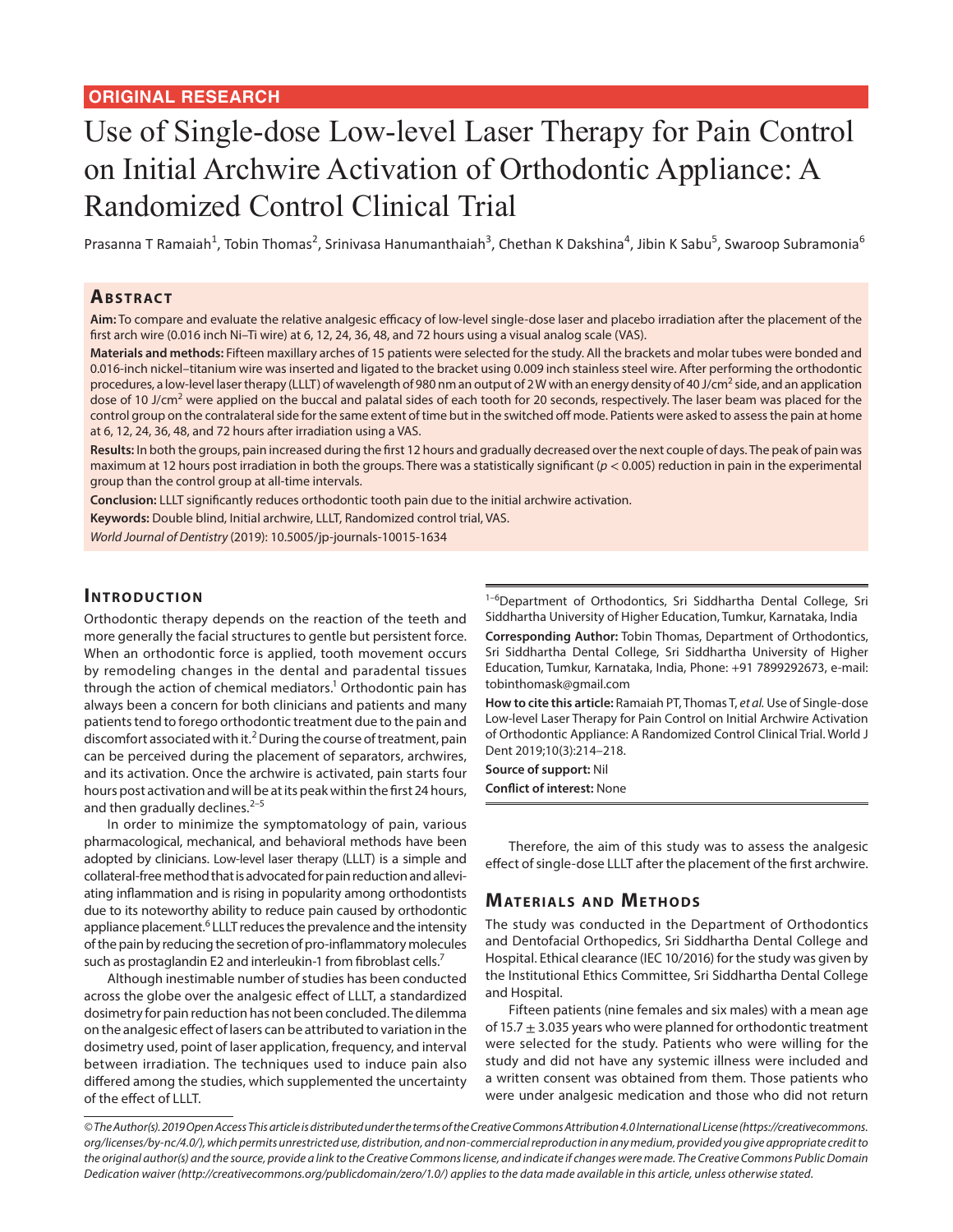the questionnaires or who reported with debonded brackets were excluded from the study.

Fifteen maxillary arches (nine crowded and six spaced) of 15 patients were randomly assigned with the lottery method to the control and experimental groups. The treatment procedures started between 9 AM and 10.30 AM. All the procedures were conducted following the laser safety protocols.

Once bonding of the brackets and molar tubes were completed, 0.016-inch nickel–titanium (3M Unitek) wire was inserted and ligated to the bracket using 0.009 inch stainless steel wire.

The orthodontic treatment was carried out by a post graduate student under the guidance of an orthodontist. Laser irradiation (MDX diode laser) using a gallium-aluminum-arsenide laser was carried out by an experienced professional. Both the patient and post graduate were blinded in the study. LLLT of a wavelength of 980 nm, an output of 2 W with an energy density of 40 J/cm<sup>2</sup> side, and an application dose of 10 J/cm<sup>2</sup> were applied on the buccal and palatal sides of each tooth for 20 seconds, respectively (Fig. 1). The laser beam was placed for the control group on the contralateral side for the same extent of time but in the switched-off mode.

Patients were asked to assess the pain at home at 6, 12, 24, 36, 48, and 72 hours after irradiation using a VAS. They were asked to return the questionnaire after 4 days from the day of laser irradiation.

The student's *t* test was used to determine whether there was a statistical difference between the groups in the parameters measured.

Student's *t* test is as follows:

$$
t = \frac{\overline{x}_1 - \overline{x}_2}{s\sqrt{\frac{1}{n_1} + \frac{1}{n_2}}} \sim t\,n_1 + n_2 - 2 \quad \text{where } s_2 = \frac{(n_1 - 1)s_1^2 + (n_2 - 1)s_2^2}{(n_1 + n_2 - 2)}
$$

In the above test, *p* value less than 0.05 was taken to be statistically significant. The data were analyzed using SPSS package.

#### **RESULTS**

Student's *t* test was used to compare the mean VAS score between the experimental and control group at different time intervals (Table 1). In both the groups, pain increased during the first 12 hours and gradually decreased over the next couple of days. The peak of pain was maximum at 12 hours post irradiation in both the groups.



There was a statistically significant ( $p < 0.005$ ) reduction in pain in the experimental group than the control group at all-time intervals.

The mean age of the patients participating in the study was 15.7  $\pm$  3.035 years. Among the 15 study population, 9 were females and 6 were males. Nine patients had spaced and six patients had crowded dental arches. No statistically significant difference was obtained when age, sex, and arch length-tooth material discrepancy were considered (Tables 2 and 3). However, clinically pain was expressed more by the female patients than the male patients in the control group.

In both the groups, pain increased during the first 12 hours and gradually decreased over the next couple of days. The peak of pain was maximum at 12 hours post irradiation in both the groups. There was a statistically significant ( $p < 0.005$ ) reduction in pain in the experimental group than the control group at all-time intervals.

On comparison of the mean VAS scores of the male and female patients in the experimental and control groups, there were no statistically significant (*p*< 0.005) results found. Clinically, pain was expressed more by the female patients than the male patients in the control group but no difference was found in the experimental group. Both the male and female patients experienced more pain on the control side than the experimental side.

On comparison of the mean VAS scores of the spacing and crowded arches in the experimental and control groups, there were no statistically significant (*p* < 0.005) results found. However, the pain perception was significantly reduced in the experimental group when compared to the control group.

#### **Dis c u s sio n**

LLLT has been used as an adjunct to lessen orthodontic pain for the past two decades. It has been advantageous compared to the other methods because its therapeutic window for anti-inflammatory actions overlaps with its ability to improve tissue repair.<sup>8</sup>

The clinical results of LLLT depend on various parameters such as wavelength, energy density, and treatment time. A less than optimal choice can result in reduced effectiveness of the treatment or even a negative therapeutic outcome, as proposed in the Arndt-Schulz law.<sup>9</sup> Hence, the current study has used the laser parameters within the optimal range and has succeeded in achieving a positive outcome.

LLLT acts via mitochondria displacing nitric oxide from the respiratory chain and thereby increasing the levels of ATP and reactive oxygen species. These changes cause changes in gene expression and subsequent production of chemical messengers. Investigations have shown that LLLT reduces the secretion of highly pro-inflammatory molecules prostaglandin E2 and interleukin-1 from the fibroblast cells that reduced pain after orthodontic tooth movement.

The transmission of light through tissue is highly wavelength specific. LLLT functions in the optimal window of approximately 500 to 1200 nm wavelength.<sup>10</sup> The wavelength of the GaAlAs laser used in the current study was 980 nm, which was well within the general acceptable range for LLLT. Turhani et al.<sup>11</sup> and Tortamano et al.<sup>12</sup> had used low-level lasers of 670 nm and 830 nm, respectively, in their studies and were successful in reducing pain after activation of in the initial archwire. According to Hudson et al.,<sup>13</sup> laser of 980 nm wavelength when applied at close approximation to a tooth root can effectively penetrate to sufficient depth to cause analgesia and the results of this study is in accordance with this finding. On the contrary, study done by Furquim et al.14 using elastomeric **Fig. 1:** Laser irradiation for the target tooth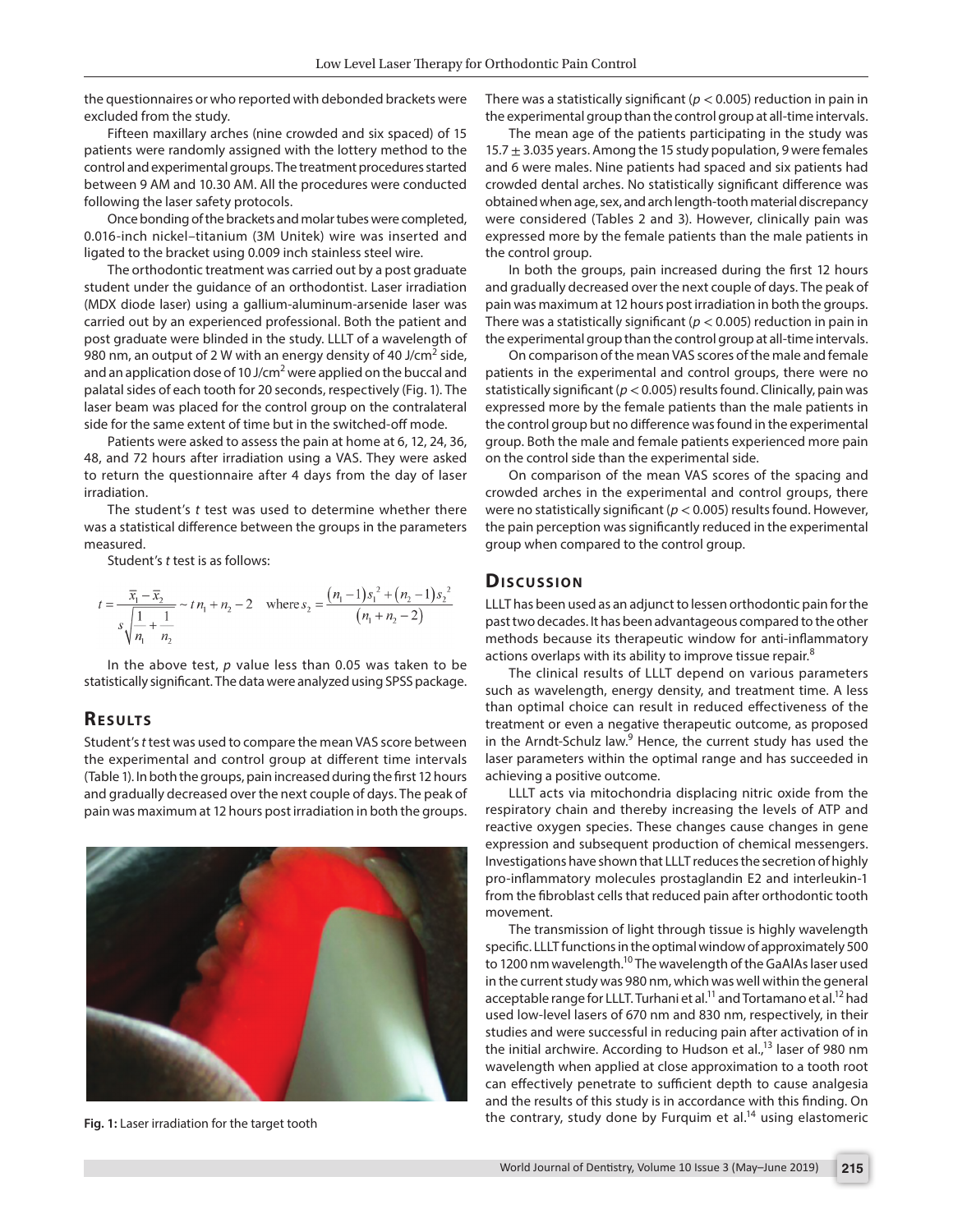Low Level Laser Therapy for Orthodontic Pain Control

|  |  | Table 1: Comparison of mean VAS score between the control and experiment groups at different time points |  |
|--|--|----------------------------------------------------------------------------------------------------------|--|
|  |  |                                                                                                          |  |

| Time     |            | n  | Mean | SD    | Min.         | Max.           | t value | p value |
|----------|------------|----|------|-------|--------------|----------------|---------|---------|
| 6 hours  | Control    | 15 | 6.47 | 1.885 | $\mathbf 0$  | 8              | 37.677  | < 0.001 |
|          | Experiment | 15 | 2.60 | 1.549 | 0            | 6              |         |         |
| 12 hours | Control    | 15 | 7.20 | 2.242 | $\mathbf 0$  | 9              | 34.816  | < 0.001 |
|          | Experiment | 15 | 3.00 | 1.604 | $\mathbf 0$  | 7              |         |         |
| 24 hours | Control    | 15 | 5.20 | 1.612 | 0            | ⇁              | 33.501  | < 0.001 |
|          | Experiment | 15 | 1.73 | 1.668 | $\mathbf{0}$ | 7              |         |         |
| 36 hours | Control    | 15 | 3.60 | 1.352 | $\mathbf 0$  | 5              | 20.659  | < 0.001 |
|          | Experiment | 15 | 1.40 | 1.298 | 0            | 5              |         |         |
| 48 hours | Control    | 15 | 1.67 | 1.397 | 0            | 4              | 8.157   | 0.008   |
|          | Experiment | 15 | 0.53 | 0.640 | $\mathbf 0$  | $\overline{2}$ |         |         |
| 72 hours | Control    | 15 | 0.93 | 1.223 | $\mathbf 0$  | 3              | 5.449   | 0.027   |
|          | Experiment | 15 | 0.13 | 0.516 | $\mathbf 0$  | 2              |         |         |

**Table 2:** Comparison of mean VAS score between male and female patients in the control and experiment groups at different time points

| <b>Time</b> | Gender | Group      | $\mathsf{n}$ | Mean | <b>SD</b> | Min.        | Max.           | t value | p value |
|-------------|--------|------------|--------------|------|-----------|-------------|----------------|---------|---------|
| 6 hours     | Male   | Control    | 6            | 5.67 | 2.805     | 0           | $\overline{7}$ | 4.945   | 0.050   |
|             |        | Experiment | 6            | 2.50 | 2.074     | 0           | 6              |         |         |
|             | Female | Control    | 9            | 7.00 | 0.707     | 6           | 8              | 84.500  | < 0.001 |
|             |        | Experiment | 9            | 2.67 | 1.225     | 0           | 4              |         |         |
| 12 hours    | Male   | Control    | 6            | 6.17 | 3.189     | 0           | 9              | 4.184   | 0.068   |
|             |        | Experiment | 6            | 2.83 | 2.401     | 0           | $\overline{7}$ |         |         |
|             | Female | Control    | 9            | 7.89 | 1.054     | 6           | 9              | 104.169 | < 0.001 |
|             |        | Experiment | 9            | 3.11 | 0.928     | 2           | 5              |         |         |
| 24 hours    | Male   | Control    | 6            | 4.50 | 2.258     | $\mathbf 0$ | 6              | 2.899   | 0.119   |
|             |        | Experiment | 6            | 2.17 | 2.483     | 0           | $\overline{7}$ |         |         |
|             | Female | Control    | 9            | 5.67 | 0.866     | 5           | $\overline{7}$ | 105.018 | < 0.001 |
|             |        | Experiment | 9            | 1.44 | 0.882     | 0           | $\overline{2}$ |         |         |
| 36 hours    | Male   | Control    | 6            | 3.00 | 1.789     | 0           | 5              | 2.015   | 0.186   |
|             |        | Experiment | 6            | 1.50 | 1.871     | 0           | 5              |         |         |
|             | Female | Control    | 9            | 4.00 | 0.866     | 3           | 5              | 42.667  | < 0.001 |
|             |        | Experiment | 9            | 1.33 | 0.866     | 0           | $\overline{2}$ |         |         |
| 48 hours    | Male   | Control    | 6            | 1.33 | 1.211     | 0           | 3              | 1.923   | 0.196   |
|             |        | Experiment | 6            | 0.50 | 0.837     | $\mathbf 0$ | $\overline{2}$ |         |         |
|             | Female | Control    | 9            | 1.89 | 1.537     | 0           | 4              | 6.063   | 0.026   |
|             |        | Experiment | 9            | 0.56 | 0.527     | $\mathbf 0$ | 1              |         |         |
| 72 hours    | Male   | Control    | 6            | 0.33 | 0.816     | 0           | $\overline{2}$ | < 0.001 | 1.000   |
|             |        | Experiment | 6            | 0.33 | 0.816     | 0           | $\overline{2}$ |         |         |
|             | Female | Control    | 9            | 1.33 | 1.323     | 0           | 3              | 9.143   | 0.008   |
|             |        | Experiment | 9            | 0.00 | < 0.001   | 0           | 0              |         |         |

separators for simulating orthodontic pain found that LLLT of 808 nm had no analgesic effect. The results of the present study, however, showed that LLLT of 980 nm wavelength has a significant analgesic effect.

The energy density of the present study was 10 J/cm<sup>2</sup> and was within the normal analgesic range (0.45 to 10 J/cm<sup>2</sup> per treatment point).15

Researches show that LLLT is likely to improve the analgesic effect by increasing the frequency of laser irradiation. The studies done by Heravi et al.<sup>16</sup> and Abtahi et al.<sup>17</sup> are conflicting to this fact because despite increased frequency of irradiation, LLLT failed in reducing orthodontic pain. The present study shows that single

dose exposure at close approximation to the tissue surface gives better analgesic effects than multiple exposures. A possible reason for the multiple exposures in other studies can be attributed to the use of laser probes rather than wide window unit. We had used a wide window unit of  $4 \times 1$  cm dimension for laser irradiation (Fig. 2). The advantage of using these units over probes is that it reduces the frequency of exposures due to its increased surface area. It is always recommended to irradiate the target tissue at very close approximation, since it reduces scattering of the laser beam.

Orthodontic pain starts four hours after the insertion of the initial archwire and will peak within 24 hours followed by gradual decline.<sup>3</sup> In this study, it was observed that pain was perceived at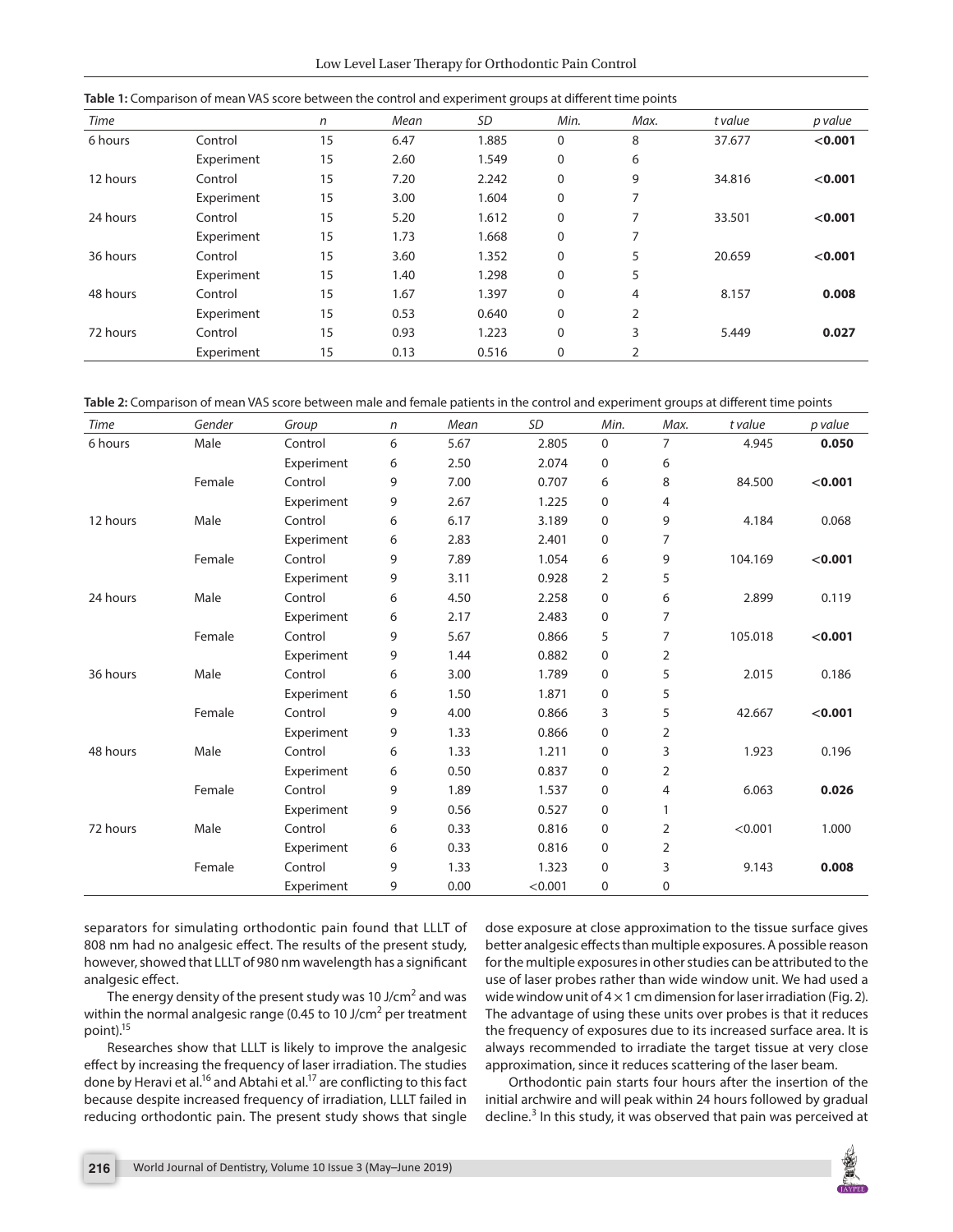| Low Level Laser Therapy for Orthodontic Pain Control |  |
|------------------------------------------------------|--|
|------------------------------------------------------|--|

| Time     | <b>Inference</b> | Group      | n | Mean | <b>SD</b> | Min.             | Max.           | t value | p value |
|----------|------------------|------------|---|------|-----------|------------------|----------------|---------|---------|
| 6 hours  | Spacing          | Control    | 6 | 6.83 | 0.753     | 6                | 8              | 64.692  | < 0.001 |
|          |                  | Experiment | 6 | 2.00 | 1.265     | 0                | 3              |         |         |
|          | Crowding         | Control    | 9 | 6.22 | 2.386     | 0                | 8              | 11.066  | 0.004   |
|          |                  | Experiment | 9 | 3.00 | 1.658     | 0                | 6              |         |         |
| 12 hours | Spacing          | Control    | 6 | 6.83 | 0.753     | 6                | 8              | 145.800 | < 0.001 |
|          |                  | Experiment | 6 | 2.33 | 0.516     | $\overline{2}$   | 3              |         |         |
|          | Crowding         | Control    | 9 | 7.44 | 2.877     | 0                | 9              | 11.945  | 0.003   |
|          |                  | Experiment | 9 | 3.44 | 1.944     | 0                | $\overline{7}$ |         |         |
| 24 hours | Spacing          | Control    | 6 | 5.33 | 0.816     | 5                | 7              | 63.776  | < 0.001 |
|          |                  | Experiment | 6 | 1.17 | 0.983     | $\boldsymbol{0}$ | 2              |         |         |
|          | Crowding         | Control    | 9 | 5.11 | 2.028     | 0                | 7              | 10.160  | 0.006   |
|          |                  | Experiment | 9 | 2.11 | 1.965     | 0                | 7              |         |         |
| 36 hours | Spacing          | Control    | 6 | 4.00 | 1.265     | 2                | 5              | 29.412  | < 0.001 |
|          |                  | Experiment | 6 | 0.67 | 0.816     | 0                | 2              |         |         |
|          | Crowding         | Control    | 9 | 3.33 | 1.414     | 0                | 5              | 4.863   | 0.042   |
|          |                  | Experiment | 9 | 1.89 | 1.364     | 0                | 5              |         |         |
| 48 hours | Spacing          | Control    | 6 | 1.67 | 1.633     | $\mathbf 0$      | 4              | 4.765   | 0.054   |
|          |                  | Experiment | 6 | 0.17 | 0.408     | 0                | 1              |         |         |
|          | Crowding         | Control    | 9 | 1.67 | 1.323     | 0                | 4              | 3.241   | 0.091   |
|          |                  | Experiment | 9 | 0.78 | 0.667     | $\mathbf 0$      | 2              |         |         |
| 72 hours | Spacing          | Control    | 6 | 0.83 | 1.329     | 0                | 3              | 2.358   | 0.156   |
|          |                  | Experiment | 6 | 0.00 | < 0.001   | 0                | 0              |         |         |
|          | Crowding         | Control    | 9 | 1.00 | 1.225     | 0                | 3              | 2.800   | 0.114   |
|          |                  | Experiment | 9 | 0.22 | 0.667     | 0                | 2              |         |         |

**Table 3:** Comparison of mean VAS score between spacing and crowding in the control and experiment groups at different time points



**Fig. 2:** Wide window photobiomodulation unit

six hours with peak at 12 hours and gradual decline. The onset of pain was similar on the exposed and non-exposed sides though the intensity of pain was significantly lesser on the laser exposed side. Contrary to this observation, Turhani et al.<sup>11</sup> and Harazaki et al.<sup>18</sup> observed delay in the onset of pain on the side exposed to laser.

The mean age of the patients selected for this study was 15 years. Among the 15 samples, nine were male and six were females. Nine samples had crowded whereas six had spaced dental arches. The findings of this study showed that age, gender, and incisor irregularity do not affect the pain perceived by the patient. However, this was in contrary to the findings of Tucker et al.<sup>19</sup> who stated that pain threshold increases rapidly to the age of 25

years after which they are plateaued. Mudrock et al.<sup>20</sup> in his study indicated that crowded or spaced dental arches do not appear to alter the pain levels experienced by the patients post arch wire activation.

One of the major advantages of this study on comparison with previous studies was blinding of the study. The present study was a double blinded study in which both the clinician and patient were blinded from laser exposure. Patients were not able to differentiate between the experimental and placebo exposure because their eyes were covered using a protective eye wear. Only the laser professional knew the control and experimental sides. This was done to reduce the true-placebo or the Hawthorne effect.

Pain perceived by the patient was recorded via VAS. VAS has been shown to be the most reliable scale for evaluating pain intensity as it is easy to use and evaluate. $21$ 

Correlating the findings of the current study and comparing them with the previously conducted researches, it can be proposed that LLLT is a superior adjunct to reduce orthodontically induced pain due to the first archwire activation. Further research with a better study design, appropriate sample power, and controlled laser dosimetry is required to provide more reliable evidence for the clinical application of diode LLLT.

#### **CONCLUSION**

Based on the analysis of the results, conclusions that can be drawn from the current study are as follows:

The onset of pain was at 6 hours and pain levels peaked at 12 hours after the initial archwire activation and gradually declined in the following days.